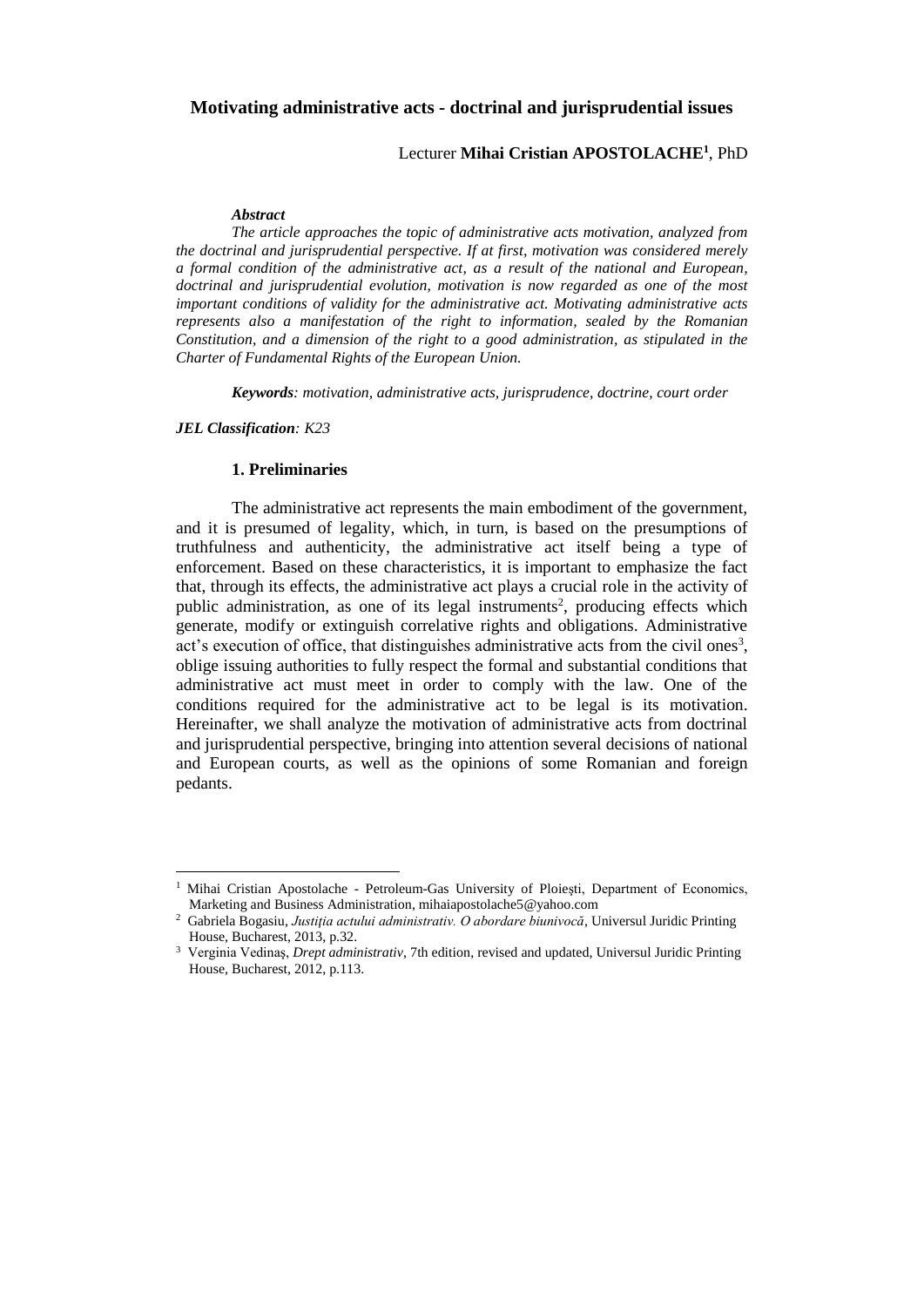#### **2. Doctrinal issues concerning the motivation of administrative acts**

Motivation is the administrative operation that exposes the considerations of fact and law which justify the issuance or adoption of an administrative act<sup>4</sup>. In other words, by means of motivation, the authority that issues or adopts the administrative act must present, explicitly and implicitly, the issues of fact and law that determine the solution adopted<sup>5</sup>.

Motivation is a condition of validity of the administrative acts, but also a necessary exercise of the issuing institution<sup>6</sup>. This should be regarded "as one of the most important conditions of validity of the legal act, as by motivation it is defined the content of the act itself, thereby highlighting the measures taken by the administration and the causes that have generated them"<sup>7</sup>, opinion that we rally to. Another author<sup>8</sup> rightfully argues that the motivation of administrative acts appears as a guarantee of respecting the law and of protecting citizens' rights.

The motivation of administrative acts can be also perceived as a dimension of the right to information enshrined in Article 31 of the Constitution, but also as a component of the right to a good administration, as stipulated by the Charter of Fundamental Rights of the European Union. According to Article 31 paragraph 2 of the Romanian Constitution, "*public authorities, according to their competence, shall provide correct information to citizens on public affairs and matters of personal interest."* Therefore, motivation ensures the transparency of decision making and accurate, clear and prompt information of the citizens about the reasons which led to the administrative decision, whether it is normative or individual.

The Charter of Fundamental Rights of the European Union, Article 41, entitled "The right to good administration" stipulates, *inter alia*, the obligation of the administration to motivate their decisions.

The obligation to provide reasons for the legal acts at union level may also be found in Article 296 of the Treaty on the Functioning of European Union, the consolidated version, according to which "*legal acts shall be motivated and shall refer to any proposals, initiatives, recommendations, requests or opinions required*  by the treaties." As stated by the doctrine<sup>9</sup>, with the accession to the European Union, the legal patrimony has enriched with new rights and obligations, which are likely to judicial guarantees. These obligations that have as legal source<sup>10</sup> EU

<sup>4</sup> Ioan Alexandru, Mihaela Cărăuşan, Sorin Bucur, *Drept administrativ*, Lumina Lex Printing House, Bucharest, 2005, p. 387.

<sup>5</sup> Dana Apostol Tofan, *Instituţii administrative europene*, C.H.Beck Printing House, Bucharest, 2006, p. 46.

<sup>6</sup> Ana Muntean, *Formele controlului de legalitate în Dreptul Uniunii Europene. Proiecţii în dreptul român*, Universul Juridic Printing House, Bucharest, 2013, p. 98.

<sup>7</sup> *Idem*, p. 99.

<sup>8</sup> Rodica Narcisa Petrescu, *Drept administrativ*, Hamangiu Printing House, Bucharest, 2009, p. 326. <sup>9</sup> Mihaela Adina Apostolache, *Rolul parlamentelor naţionale în elaborarea şi aplicarea dreptului* 

*european*, Universul Juridic Printing House, Bucharest, 2013, p. 121.

<sup>10</sup> *Idem.*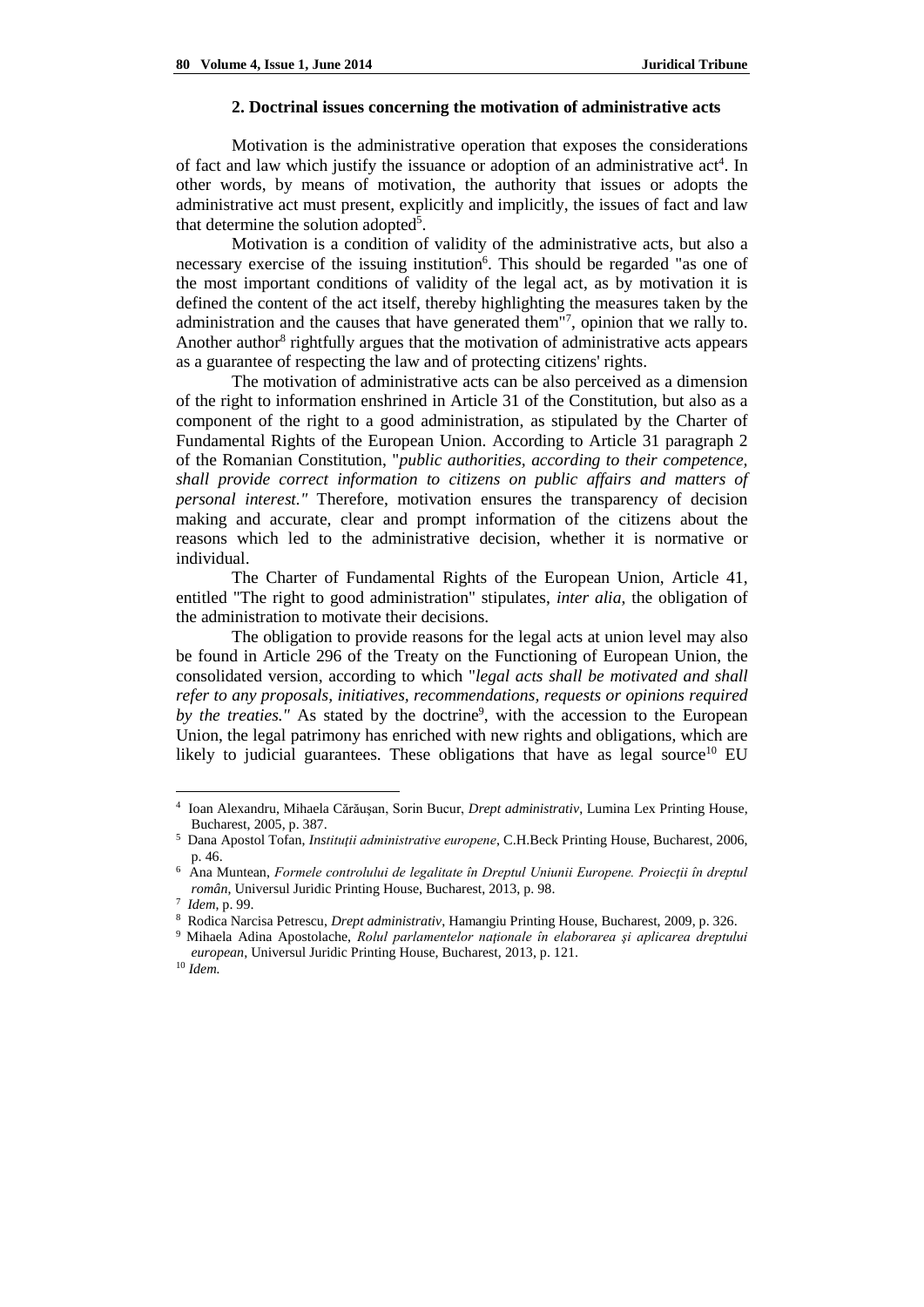treaties generate, at the level of the Member States, the tendency to impose the obligation of public authorities to motivate their  $\arctan s^{11}$ . This tendency is natural, because not all Member States have currently the obligation to provide reasons for all the documents issued or adopted by public authorities. For example, in our legal system, there is no general obligation to motivate legal acts in general and administrative provisions in particular. Motivation is mandatory by  $law<sup>12</sup>$  for normative administrative acts, but not for the individual ones, except those of a judicial nature. We may consider that it is not appropriate to establish an obligation for public authorities to motivate all their administrative acts, but acts that are detrimental<sup>13</sup> to individuals and those of judicial nature shall be motivated.

The obligation to motivate administrative acts decreases the risk of arbitrary and unfair decisions, representing therefore a breakthrough for the administration<sup>14</sup>. It is considered<sup>15</sup> that motivation allows the recipient to know the reasons that preceded the adoption of the act, and the court to have the opportunity to observe these issues of fact and law which chime with/ are contrary to the principle of legality.

The same author states that a full and proper motivation allows the institutions entitled to seize the issues of illegality, thus giving transparency to the control. Other positive consequences would be that the recipient is provided the information necessary to see if the act is well grounded and to understand its contents, therefore diminishing the contestation rate when it is obviously legal. It also allows an accurate legal description of the act, which is essentially done by taking into account the content and not its form, thus facilitating the correct choice of the appeal, according to the specific nature of the act. Last but not least, motivation is useful for verifying the legality and validity of the measures taken, provided that exposure is sufficiently clear and unambiguous<sup>16</sup>. From the foregoing allegations, there result the functions of motivation. These have been summarized in the literature<sup>17</sup>, as follows: the function of motivation, the function of information and the function of explanation.

<sup>11</sup> Jürgen Schwarze, *Les droit administratif sons l΄influence de l΄Europe. Une étude sur la convergence des orderes juridiques nationaux dans l΄Union européenne*, Nomos Verlagsgesellschaft Baden-Baden, Bruyland Bruxelles, 1996, p. 810.

<sup>12</sup> *Law no. 24/2000 regarding the norms of legislative techniques to elaborate legal documents*, published in "Monitorul Oficial" of Romania, no. 139/ 31st March 2000, republished in "Monitorul Oficial" no. 777/25th August 2004, with subsequent amendments.

<sup>13</sup> Ovidiu Podaru, *Drept administrativ, vol.I. Actul administrativ. Repere pentru o teorie altfel*, Hamangiu Printing House, Bucharest, 2010, p. 150.

<sup>14</sup> Verginia Vedinaş, *Drept administrativ şi instituţii politico-administrative, manual practic*, Lumina Lex Printing House, Bucharest, 2002, p. 98.

<sup>15</sup> Ana Muntean, *Formele controlului de legalitate în dreptul Uniunii Europene*, Universul Juridic Printing House, Bucharest, 2013, p. 93.

<sup>16</sup> *Idem*, p. 98.

<sup>17</sup> Mădălina Voican, *Drept administrativ*, Universul Juridic Printing House, Bucharest, 2011, p. 352.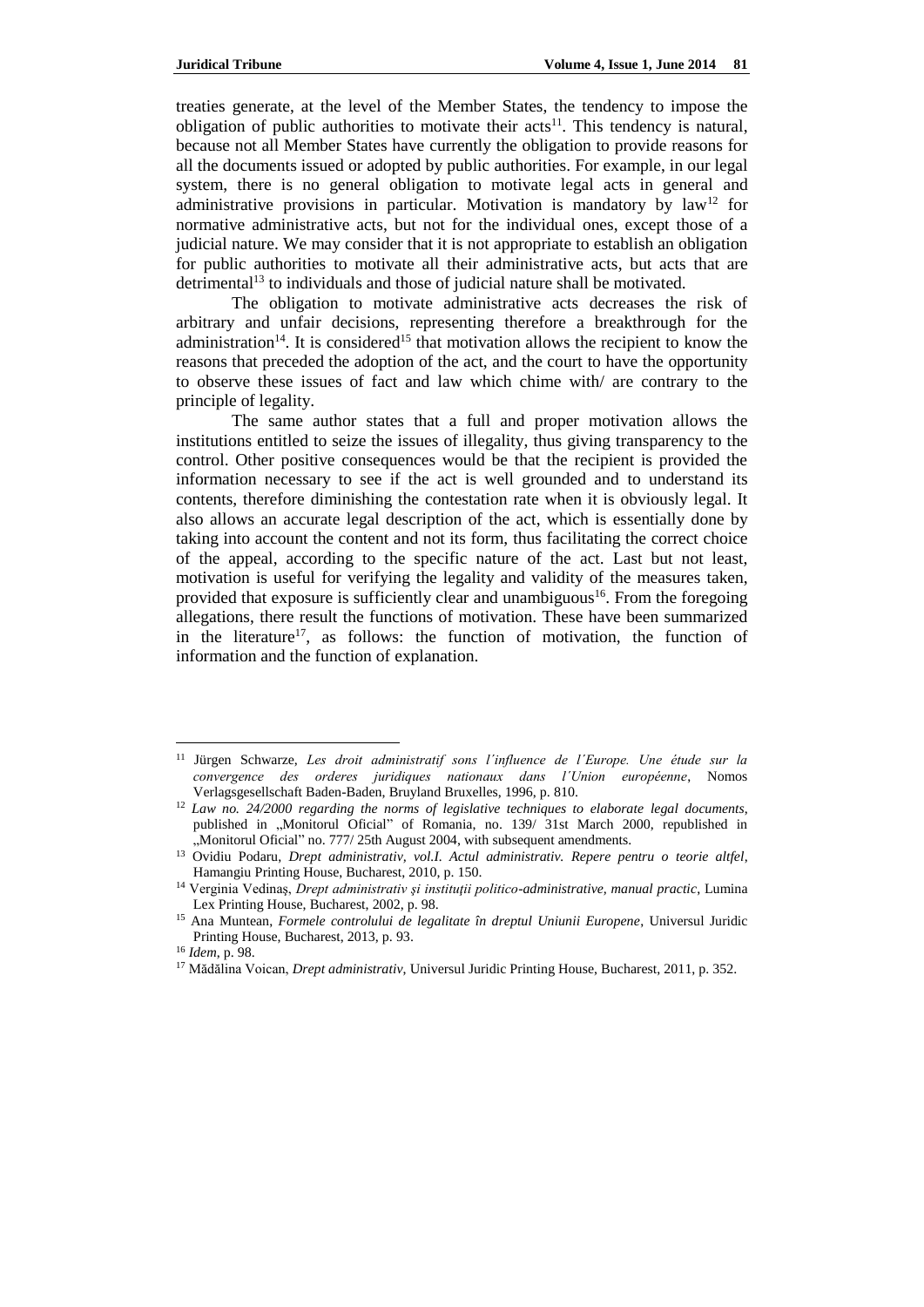European institutions<sup>18</sup>, in their decisions, state that motivation should not be very detailed, but also not too brief, so that it may be sufficiently explicit to achieve its objectives<sup>19</sup>.

Regarding the motivation of administrative acts, the Romanian doctrine treated motivation generally as a formal condition of the administrative act. Even though the general trend is to consider motivation as a formal condition of the administrative act, professor Antonie Iorgovan<sup>20</sup> appreciates that it is to be discussed whether motivation is still a formal requirement and has not acquired the status of a background, essential condition. This assertion is reinforced today by the European administrative practice and by the European and Romanian jurisprudential optics, motivation exceeding the stage of a mere formal requirement. Recent administrative law doctrine<sup>21</sup> argues, however, that motivation remains a formal condition and in the support of this idea it is emphasized the need to differentiate the *reason,* as an objective element, *de facto* or legal, that precedes the act and justifies its issuance, from *motivation*, which represents its expression in the act. Motivation is what enables the individual, but also the administrative court, if solicited, to know the reason of the act, analyzing, if the case, any possible abuse of power $22$ .

# **3. Jurisprudential issues concerning the motivation of the administrative acts**

In order to demonstrate the contribution of jurisprudence to increasing the importance of motivating administrative acts and to sensitizing authorities so that they properly inform the citizens, we bring to attention several opinions of national and European courts, opinions that state the need to motivate administrative acts. Lack of motivation or inappropriate motivation of administrative acts represented and they still represent possible grounds for the courts to suspend or cancel administrative acts.

Thus, in a case decision<sup>23</sup> annulling an individual administrative act, it is alleged that the administrative act is affected by the error of not being motivated, which led to its cancellation by the administrative court. The court emphasized, in this case, that *"the motivation of the administrative act, the justification of factual* 

<sup>&</sup>lt;sup>18</sup> Decision from 4 April 2000, Commision/Conseil, Case C-269/97, Rec., p. 2257.

<sup>&</sup>lt;sup>19</sup> Regarding the motivation of the administrative acts by EU institutions see Cătălin-Silviu Săraru, *Principiile generale ale dreptului administrativ european*, in Ioan Alexandru (coord.), *Drept administrativ european*, Lumina Lex Printing House, Bucharest, 2005, pp. 171, 172.

<sup>20</sup> Antonie Iorgovan, *Tratat de drept administrativ*, vol. II, 4th edition, All Beck Printing House, Bucharest, 2004, pp. 62-63.

<sup>21</sup> Ovidiu Podaru, *Drept administrativ, Vol.I. Actul administrativ. Repere pentru o teorie altfel*, Hamangiu Printing House, Bucharest, 2010, pp. 150-151.

<sup>22</sup> *Idem*, p. 151.

<sup>23</sup> ICCJ Decision no.529/2011, Section of Administrative and Fiscal Legal Department, [http://legeaz.net/spete-contencios-inalta-curte-iccj-2011/decizia-529-2011,](http://legeaz.net/spete-contencios-inalta-curte-iccj-2011/decizia-529-2011) visited on 15 February 2014.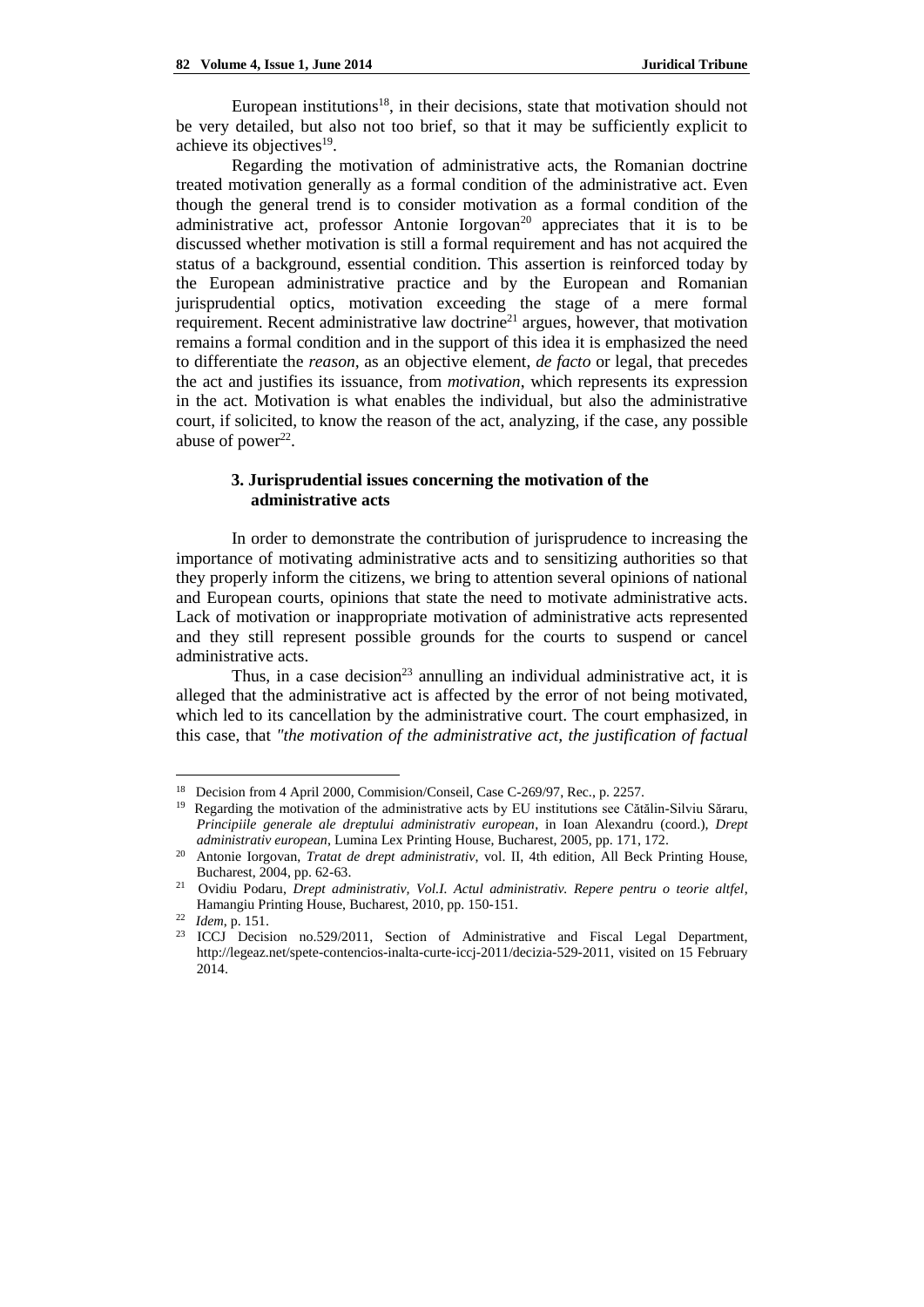*and legal reasons that led to its issuance, represent the guarantee of observing the law and of protecting individual rights, a form of protecting the citizen against the arbitrary of the public power, which under these conditions becomes obvious and can be censored by means of judicial process."*

As mentioned before, the motivation of administrative acts ensures the transparency of the administrative procedures for the benefit of citizens who can verify whether the act is founded or not, while allowing the administrative court to exercise judicial control of the administrative acts. Lack of motivation or vicious motivation lead to the conclusion that there is abuse of power, which justifies the sanction materialized in the annulment of the administrative act. The Court of Justice of the European Union also underlines in its jurisprudence<sup>24</sup> that insufficient motivation<sup>25</sup> or failure to provide reasons trigger the nullity or invalidity of acts. These issues are presented in another decision<sup>26</sup> of the High Court of Cassation and Justice of Romania, where it was noted that motivation is a general, constitutional obligation, applicable to any administrative act. It is a condition of external lawfulness of the act, subject to an *in concreto* assessment, according to its nature and to the context of its adoption. The court<sup>27</sup> argues that the objective of motivation is to clearly and unequivocally present the judgment of the issuing institution.

The conclusion following the above-mentioned decision is that *"motivation is an essential formality whose absence or insufficiency may trigger the annulment* of the act." In another case<sup>28</sup>, in which it was requested the annulment of a decision of a local board, the administrative court annulled the respective administrative act, stating that in its contents there was not stated the motivation of the adopted measures. Lack of reasons and the unforeseen modus operandi without any valid justification led to the finding of an abuse of power to be penalized with the annulment of the administrative act.

The necessity to motivate administrative acts is accepted both at national and at European level, the European Court of Justice being the one to ensure the balance between the national and the European laws, by means of jurisprudence<sup>29</sup>. In terms of motivating administrative acts, the Court of Justice of the European Union pointed out that motivation must be adequate to the issued act and must clearly present the algorithm followed by the institution which adopted the

<sup>&</sup>lt;sup>24</sup> European Court of Justice - Case C41/1969, www.curia.eu, visited on 15 February 2014.

<sup>&</sup>lt;sup>25</sup> Regarding the insufficient or vicious motivation of an administrative act, Ovidiu Podaru considers in his work *Drept administrativ. Practică judiciară comentată*, vol.I, Hamangiu Printing House, Bucharest, 2010, p. 173 that the court must cancel the administrative act, not because of the absence of motivation, but for abuse of power.

<sup>26</sup> High Court of Cassation and Justice, Decision no.101/ 15 January 2010 pronounced in file no. 1624/57/2008- unpublished.

<sup>27</sup> *Idem.*

<sup>28</sup> http://legeaz.net/spete-contencios/hotarari-ale-consiliului-local-lipsa-3475-2011, visited on 15 February 2014.

<sup>29</sup> Mihaela Adina Apostolache, *Rolul parlamentelor naţionale în elaborarea şi aplicarea dreptului european*, Universul Juridic Printing House, Bucharest, 2013, p. 122.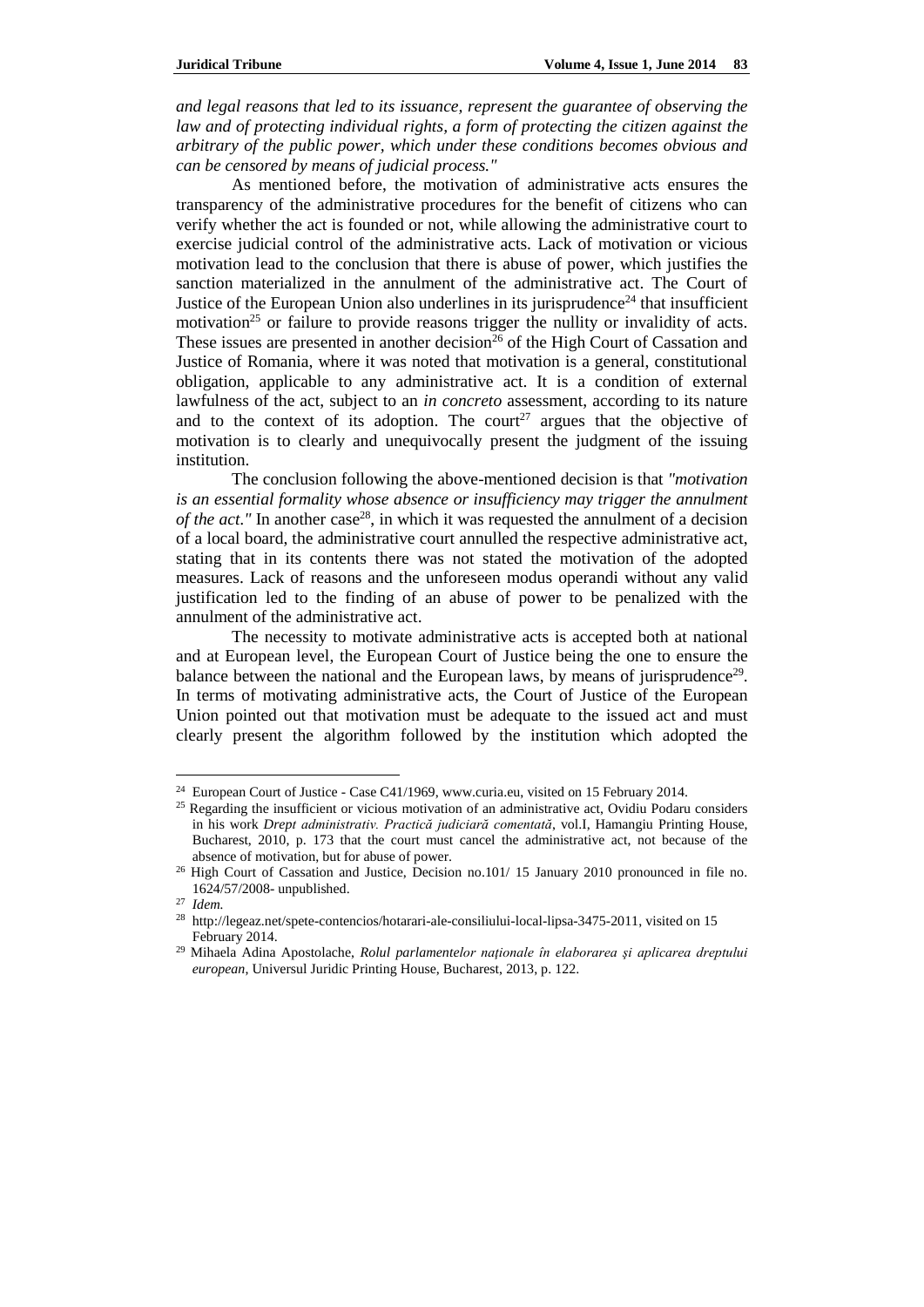$\overline{a}$ 

contested measure, so as to enable the persons interested to motivate the measures and also to allow courts to conduct the revision of the act. In a similar respect, the Court stated in Case 509/1993 that *"it is necessary to detail reasons even if the issuing institution has a broad appreciation power, as motivation gives transparency to the act, therefore one being able to check if the act is properly grounded".*

In another case decision<sup>30</sup> in which it was solicited the annulment of a dismissal decision, the court pointed that, with respect to its motivation, such an administrative act should have obligatorily included the factual and legal reasons which led to the liberation from office, as only in this way one can exercise the judicial review on the legality of the dismissal measure. The motivation of the act constitutes a condition of its legality, its insufficiency or absence attracting the nullity of the administrative dismissal act. Furthermore, motivation of the administrative act is a guarantee against arbitrary and it imposes especially in case of acts that amend or suppress individual and subjective rights and legal situations.

Motivation of an administrative decision cannot be limited to considerations regarding the competence of the issuer or its legal ground, but must also contain *de facto* elements which allow, on the one hand, the recipients to know and evaluate the decision's grounds, and on the other hand, to make the judicial review possible to exercise.

The mere reference to the law provisions, it is argued in another decision<sup>31</sup>, without making any reference to the existence and nature of the justified situation, does not cover the requirement to provide reasons for the administrative act, as it does not allow checking the dividing line between discretion and arbitrariness. Motivation also allows verifying the proportionality of the measure adopted with the circumstances in which it was established and with the public interest which it is called to protect.

Whenever the court check the existence of a certain injury to a right or legitimate interest, they also analyze the reasons and effects of the administrative decision in the context of its disposal, through the criterion of proportionality between the private interest allegedly harmed and the public interest which the issuing authority is supposed to protect, because the ratio of administrative law is characterized by the primacy of the public interest, as defined in Article 2, paragraph 1, letter r) of Law no. 554/2004. This constitutes the interest which has as targets the rule of law and constitutional democracy, guaranteeing the rights, freedoms and fundamental interests of citizens, as well as satisfying community needs and achieving the competences of public authorities<sup>32</sup>.

<sup>&</sup>lt;sup>30</sup> Appeal Court, Bucharest, Section VIII - Administrative and Fiscal Legal Department, Civil Decision no. 2973/10 Sept. 2012, File no. 4291/87/2011.

<sup>&</sup>lt;sup>31</sup> High Court of Cassation and Justice, Decision no. 2919/6 June 2007, Administrative and Fiscal Legal Department.

<sup>&</sup>lt;sup>32</sup> High Court of Cassation and Justice, Decision no. 1571/20 March 2009, Administrative and Fiscal Legal Department.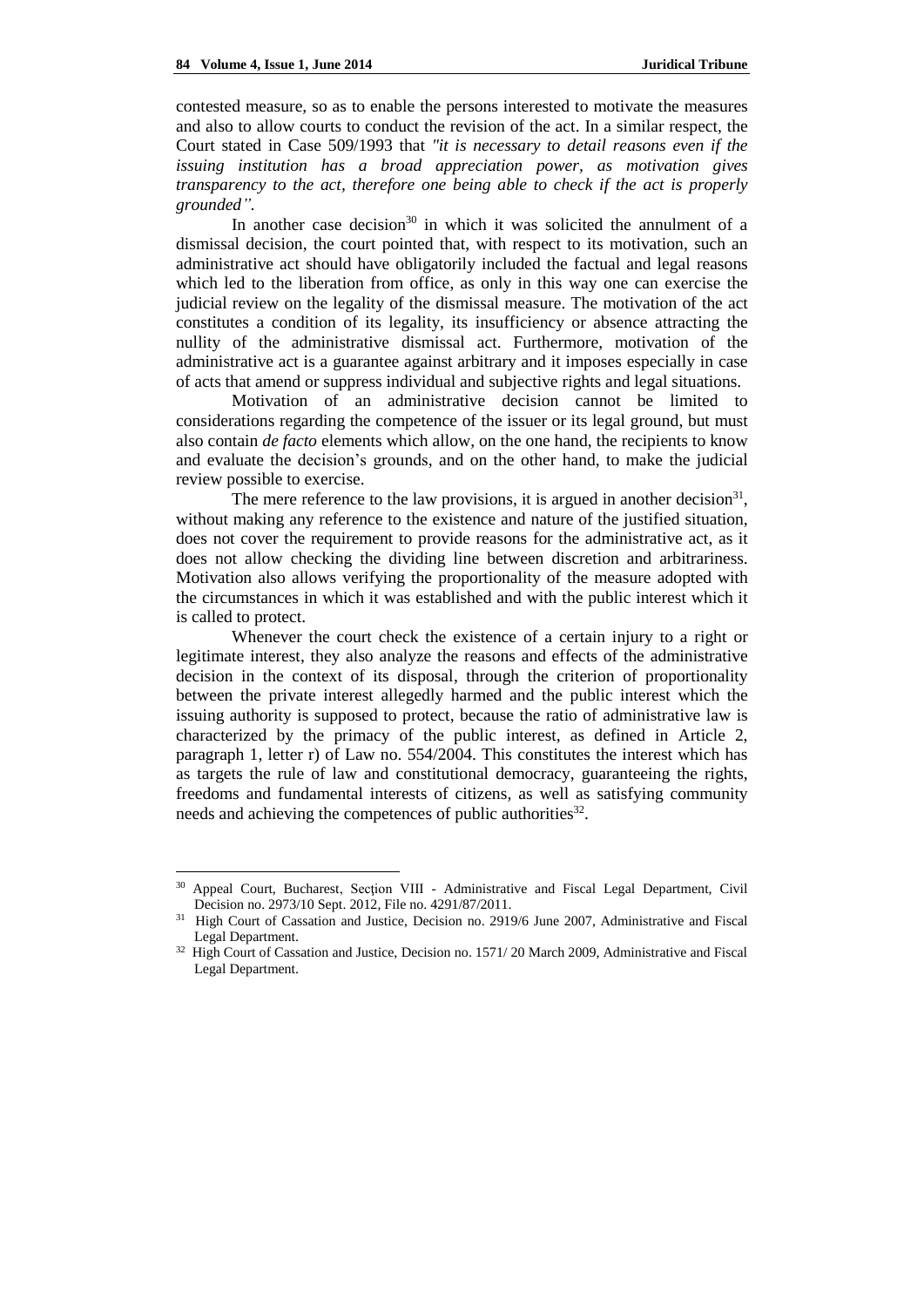$\overline{a}$ 

High Court emphasizes that in the subjective contentious, the role of the court is not limited to examining the formal legality of the administrative act, because the sanction of nullity is conditioned by the existence of an injury produced to a right or legitimate interest of the plaintiff<sup>33</sup>.

In another case<sup>34</sup>, in which it was admitted the action of a person against a decision of the rector of a university, in which the plaintiff was excluded from carrying out the assessment of students, the court considered that the decision was unlawful firstly for not respecting the obligation of motivating the decision. The court also considered that motivation was not complete and accurate, which is equivalent to lack of motivation. It was also stated that the decision of the rector had the character of a sanction against the plaintiff, a measure restricting its legal right to participate in the examination process, interdiction ordered for an indefinite period. Therefore, court assert that the eminent authority of the administrative act did not prove the proportionality of the measure ordered, namely the public interest to be protected by not allowing the plaintiff to examine students on an indefinite period. Finally, the court considers that the contested decision was abusively issued by the defendant and therefore admitted the complaint and cancelled the administrative act as being illegal.

Lack of or vicious motivation of the administrative act led to the suspension of other administrative acts by court decisions. An example is sentence no. 1348/ August 23rd 2012 of Prahova Court, Section II Civil of the Administrative and Fiscal department which suspended the execution of an order issued by the prefect of Prahova county, regulation stating the end of a mayor's term of office.

When motivating the sentence, the court appreciated that from the content of the administrative act there cannot be deducted the fact and law ground that drew primary to ascertaining the termination of the mandate, arguing that any decision which affects the rights and freedoms must be substantiated in fact and law, especially from the perspective of the possibility to assess the legality and validity of the measure and to observe the limits between discretion and arbitrary power. The court also considered that accepting the argument that the public authority issuing the document need not state reasons in fact and law when issuing its administrative act, is equivalent to destroying the essence of democracy, the rule of law based on the principle of legality. The obligation to provide motivation is more necessary for acts which suppress individual rights and legal situations.

The lack of motivation in case of an appealed administrative act, as stated in the sentence<sup>35</sup> of Timisoara Court of Appeal, constitutes a violation of the rule of law, the right to good administration and a violation of the constitutional

<sup>&</sup>lt;sup>33</sup> High Court of Cassation and Justice, Decision no. 1571/20 March 2009, Administrative and Fiscal Legal Department.

<sup>34</sup> [http://www.jurisprudenta.com/speta/anulare-act-administrativ-nemotivarea-actului-administrativ](http://www.jurisprudenta.com/speta/anulare-act-administrativ-nemotivarea-actului-administrativ-sanc%C5%A3iune-qmmse/)[sanc%C5%A3iune-qmmse/,](http://www.jurisprudenta.com/speta/anulare-act-administrativ-nemotivarea-actului-administrativ-sanc%C5%A3iune-qmmse/) visited on 15 February 2014.

<sup>35</sup> Civil sentence no. 45/27 January2010 of Timişoara Court of Appeal, Administrative and Fiscal Department in juridex.ro, visited on 15 February 2014.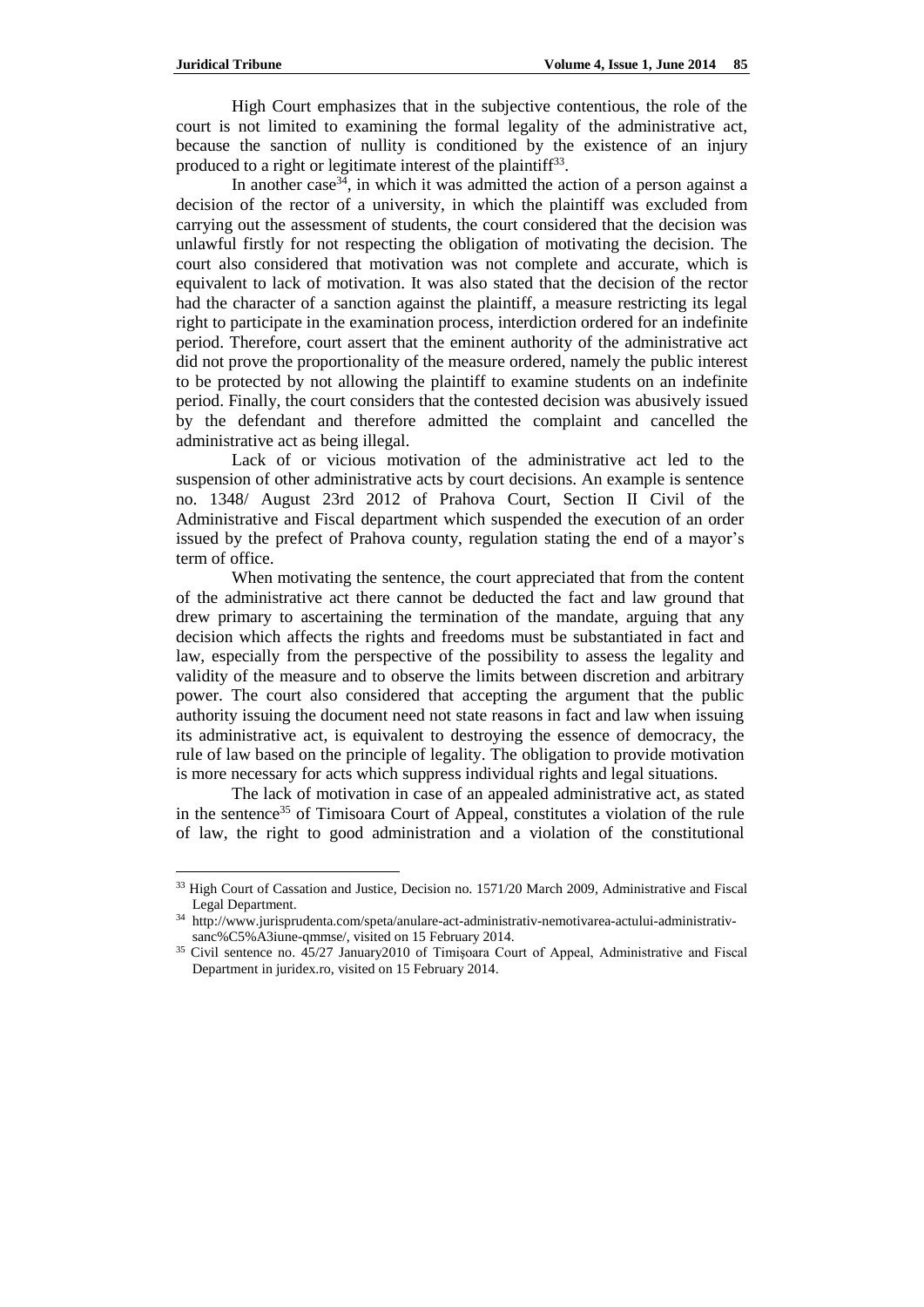obligation of the public authorities to provide accurate information to the citizens on the issues of personal interest. Absence of motivation puts into question the very legality of the contested act, as it is a circumstance likely to create serious doubt on the legality of the administrative act in question. A final example regarding the suspension of an administrative act on the grounds of its lack of motivation is the Decision. 649/09 February 2010 of the High Court of Cassation and Justice<sup>36</sup>, which suspended the execution of an order of the Minister of Public Health, ordering the release of a person from his position as the interim manager of a hospital.

The court called to decide the extent of the temporary protection measure, namely the suspension of executing the administrative act, had to take into account all the circumstances and interests involved, since such measures may be granted especially when the execution of the administrative act is likely to cause serious, difficult to repair damage. This conduct of the court is consistent with Recommendation no. R (89) 8/ 15 September 1989 of the Council of Ministers of the Council of Europe, which states that *"it is desirable to ensure temporary judicial protection of persons, as the immediate and full execution of the contested administrative acts may cause irreparable prejudice, which equity imposes to be avoided as much as possible".*

When analyzing the appealed order, the court finds that in its preamble there are not indicated the imputable reasons that led to the dismissal of the plaintiff. The motivating of administrative acts is a condition of their validity, as stated by the High Court, the issuer of such act having the obligation to unambiguously indicate the points of law and fact which led to the solution adopted, so that the recipient should know and use them in case of a potential defense, on the one hand, and that the court could exercise effective control of the legality of the act, on the other hand. In this case it is beyond any doubt that the order contested by the plaintiff is unreasonable, so that there is serious doubt about the appearance of legality of the administrative act in question.

## **4. Conclusions**

 $\overline{a}$ 

From the analysis carried out in this paper, there results the conclusion that the motivation of administrative acts must be rigorously performed, especially in situations where it is mandatory. The doctrinal approach of this operation was accompanied by practical examples from national and European courts, in order to acknowledge the importance of motivation when drafting and adopting or issuing administrative acts. It is obvious that lack of motivation or vicious motivation can attract the suspension of the administrative act, when such thing is requested to an administrative claim court, or even the cancellation of the administrative act by the court.

Decision no. 649/09 February 2010 of the High Court of Cassation and Justice, http://www.legalis.ro, visited on 15 February 2014.